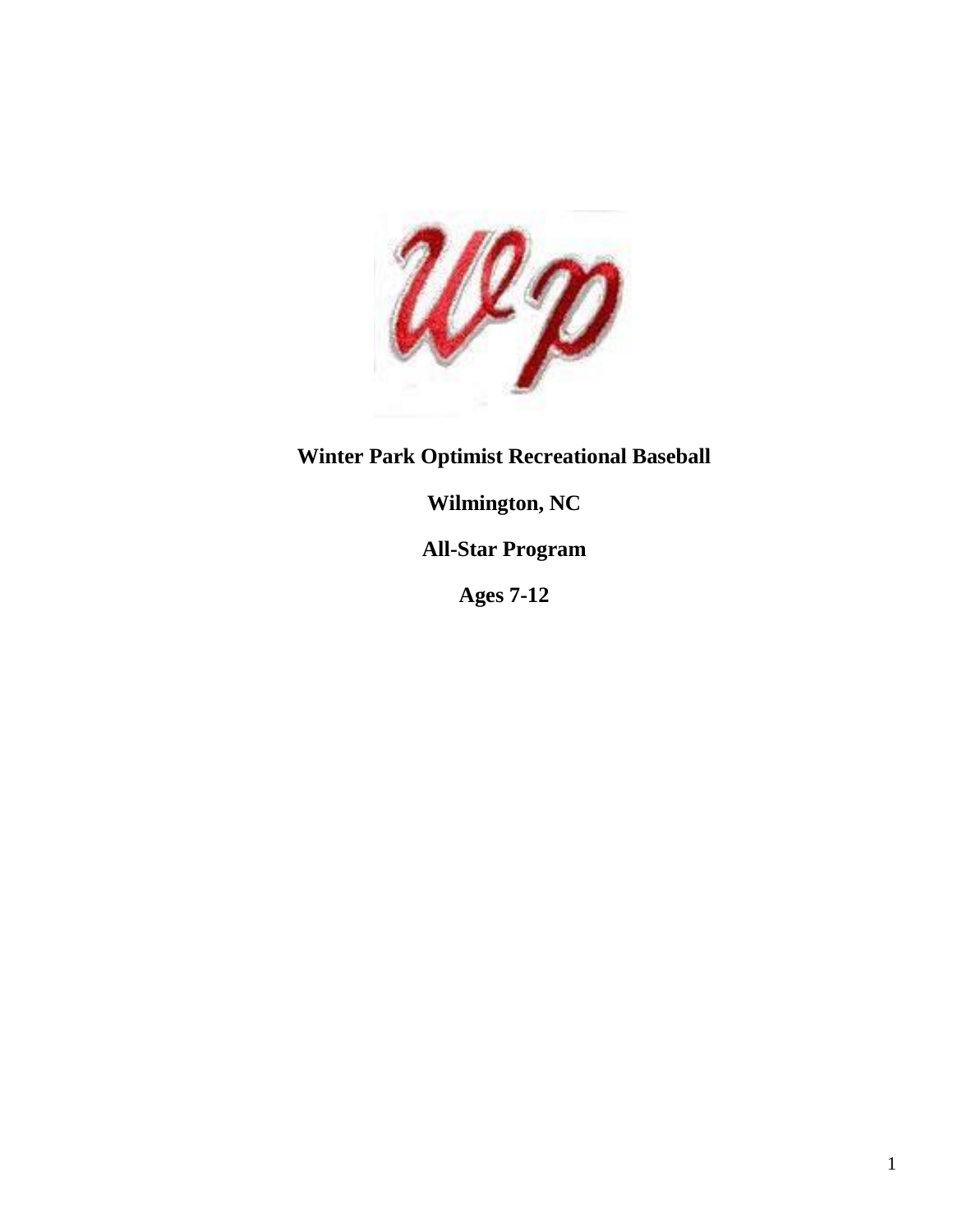#### Table of Contents

- **1.** Description and Goals of the Winter Park Optimist All-Star Baseball Program
- **2.** Winter Park Optimist Structure
- **3.** Formation and Makeup of WPO All-Star Teams
- **4.** Player Eligibility & Nomination Process
- **5.** Manager & Assistant Coach Eligibility and Selection Process
- **6.** Tryouts & Player Voting
- **7.** Practices
- **8.** Tournament Play
- **9.** Frequently Asked Questions
- **10.** WPO All-Star Program Timeline
- **11.** Schedule of Events for All-Star Tryout Weekend

Enclosures: (1) Parent Acknowledgement Form (2) Optimist Creed

*\*\*Italicized text provides additional clarity and background of rules and guidelines.* 

#### Record of Changes and Listing of All-Star Committee Members

| Date      | Action                                                       |
|-----------|--------------------------------------------------------------|
| 2/12/2015 | Approved Unanimously by the 10-person All-Star<br>Committee. |
| 2/16/2015 | Approved unanimously by the WPO Baseball Committee           |
| 2/17/2015 | Approved by the WPO Board of Directors                       |
| 2/24/2021 | Updated to remove Cal Ripken and machine pitch<br>references |
|           |                                                              |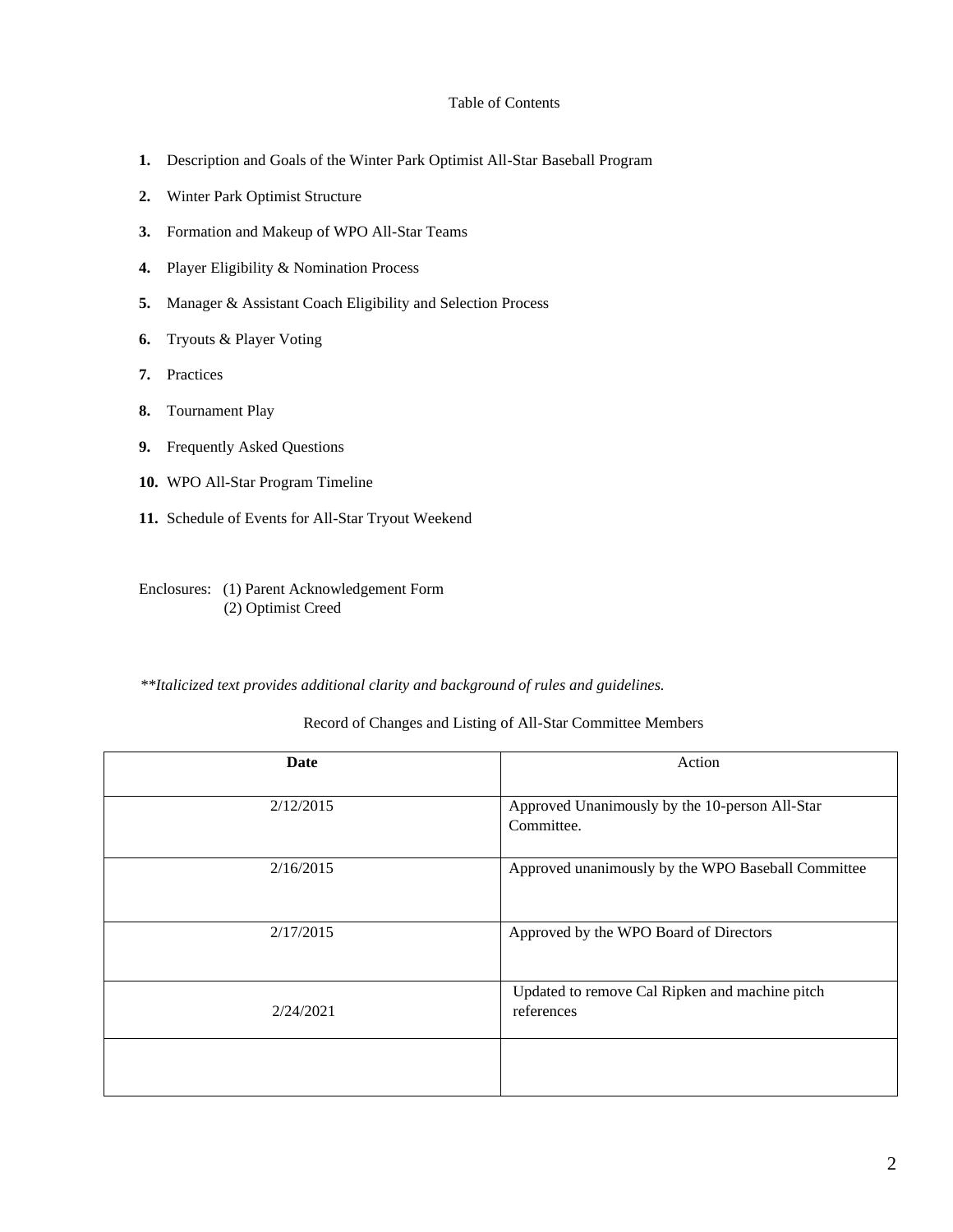## **1. Description and Goals of the Winter Park Optimist (WPO) All-Star Baseball Program**

Optimist International Vision: "Optimist International will be recognized worldwide as the premier volunteer organization that values all children and helps them develop *to their full potential.*"

WPO All-Star Program Vision: To provide an opportunity for **children** in the WPO Baseball Program to represent our organization at the state and national level and to create opportunities for children to develop their personal and athletic skills to their full potential*.*

It is not the intent of this policy to resolve differences of opinions about a player's skill level or a manager's coaching philosophy. The **number one priority** of the WPO All-Star Program is to administer a transparent process that results in forming teams consisting of the most deserving children and managers as determined by a majority vote. Every decision made by all parties involved in this process should be in the best interest of the children and not for personal gain or benefit to a small group. **When in doubt or if a situation arises that is not covered by these rules, managers, coaches, the WPO Baseball Committee and the WPO Board of Directors will make decisions that are in the best interest of the children of WPO.**

It's important to note that many aspects of the WPO All-Star Program, such as player eligibility, equipment, and tournament play are governed by the rules of our sanctioning body and not the WPO Baseball Program.

For over 50 years, the WPO Recreational Baseball Program has provided a nurturing, instructional, and competitive environment for tens of thousands of children in the Greater Wilmington, North Carolina Area. The WPO league offers an opportunity for children ages 4-12, both boys and girls, regardless of their background or skill level to participate in recreational activities that focus on creating an enjoyable experience, building friendships, developing skills, and providing an opportunity for friendly competition.

The WPO All-Star Program provides additional opportunities for children ages 7-12, beyond the regular season, for those children who excel on and off the field as both baseball players and citizens. Each year, WPO forms teams from each age division (Coach Pitch thru Majors) within the recreational baseball program to participate in competitive tournament play against other leagues in our sanction. The WPO All-Star Program, while administered under the WPO Recreational Baseball Program, is separate in that it follows different procedures and guidelines regarding player selection, playing time, coaching, and rules governing the game.

The WPO All-Star Program will attempt to field at least <u>one</u> all-star team from each division; however, fielding a team is not guaranteed or required. The availability of funds, coaches, and players will ultimately determine how many teams WPO forms for tournament play. WPO may, at the discretion of the Baseball Committee and WPO Board of Directors, form additional teams within each division.

There are three main goals of this written program:

- 1) To inform all those involved in the all-star process of the rules and guidelines that WPO will follow in the selection of players, managers and assistant coaches;
- 2) To guide the WPO Baseball Committee in its management of the all-star program;
- 3) To prevent any one coach, parent, commissioner, or league member from manipulating the all-star program for their own benefit.

*The WPO Board of Directors and Baseball Committee adopted these rules and guidelines to provide the most equitable and transparent process for selecting all-star teams. There is no perfect system of assessing and voting on players; however, by developing these rules and guidelines we feel that parents will be informed of our program and goals, and coaches will have a defined process to follow, making our program one of the best.*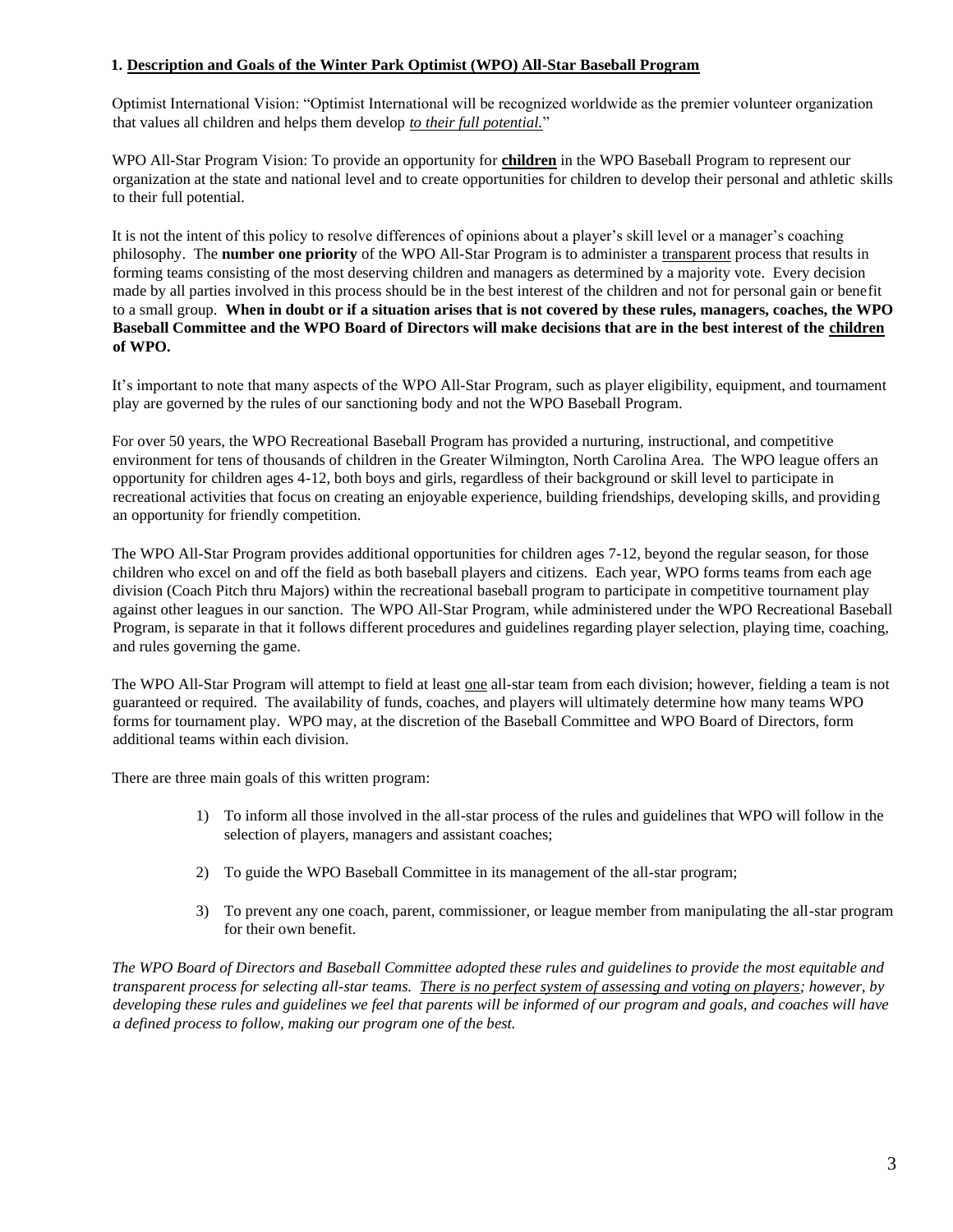## **2. Winter Park Optimist Structure**

The Optimist Club of Winter Park Board of Directors – Administers all programs and activities at Winter Park under the leadership of the President of the Board of Directors.

WPO Baseball Committee – Oversees the WPO Baseball Program to ensure the program is administered in the most equitable manner and in accordance with the Optimist Club and baseball sanctioning rules.

Baseball Commissioners – Led by the Head Commissioner and consists of one commissioner for each division - Wee Ball, T-Ball, Coach Pitch, Minor, Major and All-stars. The Baseball Commissioners ensure their respective divisions follow the rules of the sanctioning body and local rules established by the WPO Baseball Committee and Board of Directors.

WPO All-Star Commissioner and Committee – The All-Star Commissioner is a member of the Baseball Committee and administers the all-star program in accordance with this policy. The All-Star Commissioner must be nominated by the WPO Baseball Committee and elected by vote of the Winter Park Board of Directors and will serve as long as he or she and the Board of Directors desires. The All-Star Committee consists of a group of coaches and/or parents who assist the All-Star Commissioner in his or her duties.

#### **3. Formation and Make-up of WPO All-Star Teams**

a. The success of the WPO All-Star Program relies on the integrity and commitment of the coaches to follow these rules and guidelines and the leadership of the Baseball Committee to ensure that WPO all-star teams consists of the children most deserving to be on the roster. Manipulating these rules or exploiting loopholes for the benefit of one child, one group of children, or a particular coach will defeat the purpose of this program and will not be tolerated. Any coach, club member, committee member or parent who attempts to sway, control, negotiate or manipulate the outcome of voting in any manner may jeopardize their participation or their child's eligibility in the all-star program.

*Examples of situations that may warrant intervention on behalf of the All-Star Commissioner or Baseball Committee and may result in a coach, parent, or child becoming ineligible to participate in the WPO All-Star Program include but are not limited to:* 

- ➢ *A parent who lobbies for their child to be nominated or voted on the all-star team;*
- ➢ *A division that becomes overloaded with coaches from a non-rec team or coaches who all vote for a group of kids based on their affiliation with a non-rec team;*
- ➢ *Any attempt to sway or manipulate the manager or player election process;*
- ➢ *The perception that a coach did or did not nominate a child based on affiliation with a non-rec team;*
- ➢ *Coaches discussing their votes prior to casting their ballots;*
- ➢ *Any attempt to persuade a child not to try-out or accept a nomination.*
- b. All-star players are selected through a voting system consisting of regular season head coaches within the WPO divisions. Any disputes or ties in voting will be settled by the WPO Baseball Committee based on a majority vote.
- c. The all-star team manager is considered the head coach. Once elected, they can select up to two (2) assistant coaches of their choice. The WPO Baseball Committee must approve both the manager and his or her assistants since the entire coaching staff will represent the WPO league. In the event of a dispute, the WPO Baseball Committee must vote on whether or not to accept a coach who is interested and/or elected as the all-star manager.
- d. WPO All-Star teams will consist of one primary team from each division comprised of the top **11** players and one (1) "coach pick" for a minimum roster of 12. The manager may select an additional coach pick for a roster of 13 or elect to take only 12.
- e. If the WPO Baseball Committee approves the formation of a second all-star team within the same division, that team will consist of the next 11 top players as determined by vote count. The decision to form additional teams within a division will be made based on the All-Star Commissioner's recommendation to the Baseball Committee **and must be made prior to tryouts**.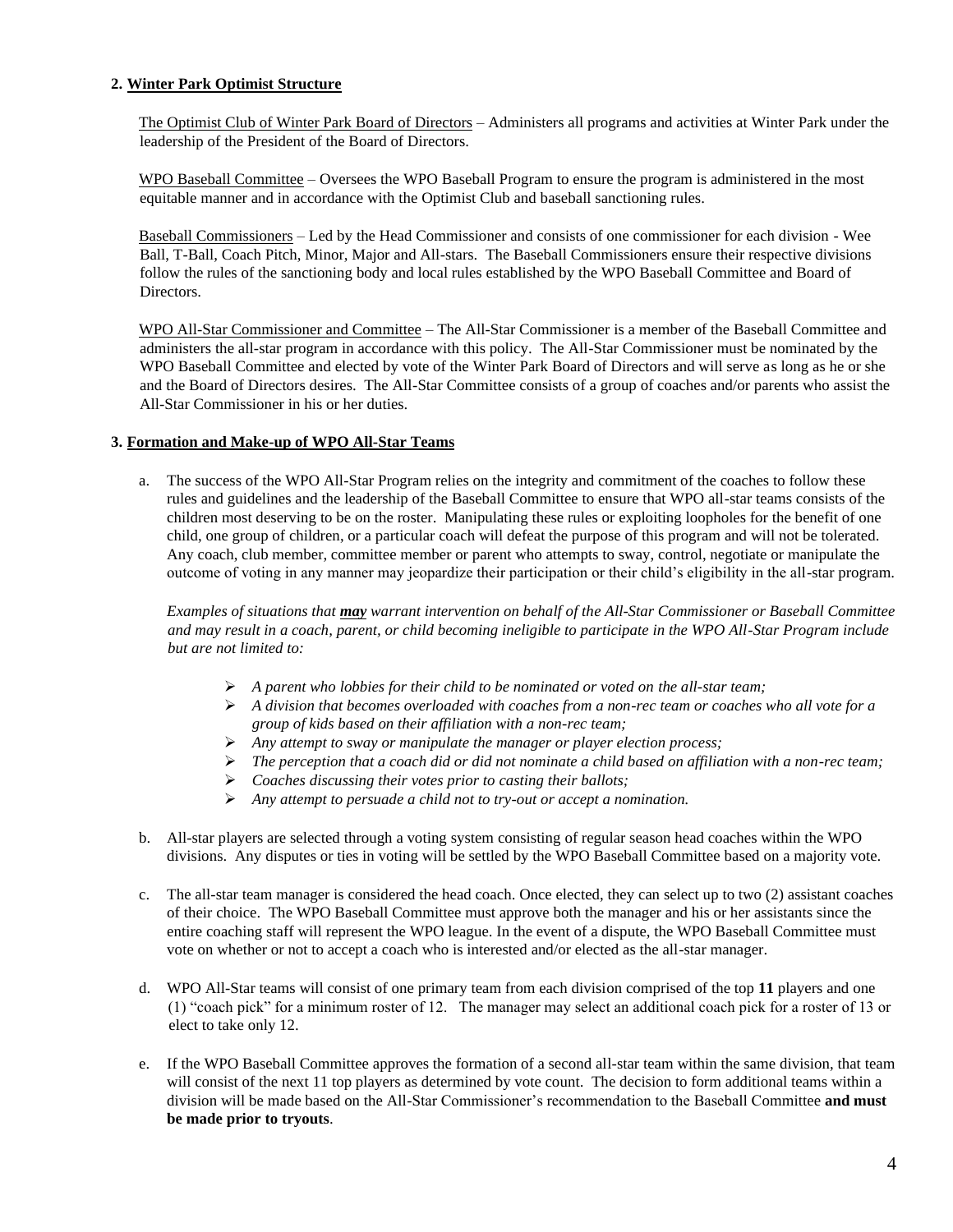*The primary team will be comprised of the top 11 vote-getters plus one (1) coach pick and possibly two (2). The next 11 vote-getters on the ballot, plus the additional team's coach's picks, will form the second team. The first team's manager will select his or her coach's picks prior to the second team forming.*

- f. Trading players between all-star teams or hand selecting players is not permitted.
- g. The cost for playing on a WPO All-Star team is usually \$100 per child but is subject to change depending on uniform costs. These costs do not include travel expenses. Each child that makes a team will receive the following:
	- $\triangleright$  One (1) WPO All-Star hat
	- $\triangleright$  One (1) WPO All-Star batting helmet that they will keep after the season
	- $\triangleright$  Two (2) jerseys one home; one away
	- ➢ Up to eight weeks of individualized coaching instruction and competitive tournament play ➢ Lasting memories and great friends

*\*Children who are eligible and nominated by their coaches, but unable to pay the costs, should contact any member of the WPO program to discuss scholarship opportunities.* 

## **4. Player Eligibility & Nomination Process**

- a. All players enrolled in the WPO Recreational Baseball Program and who played **½** or more of the games during the regular spring season are eligible for nomination by their coach or the WPO Baseball Committee. A player is eligible for nomination only in the league/division in which they were enrolled and played ½ of more games during the regular spring season.
- b. The all-star selection process starts at the beginning of the season and ends with formal nominations, a single tryout, and vote among the coaches. Each time a player steps on the field, he or she has an opportunity to display the demeanor and skills necessary to be nominated as an all-star and earn the votes of the other coaches. Coaches take notice of players throughout the year and will use the try-outs as an opportunity to observe any players they may not have observed during the regular season. A coach should consider a player's performance throughout the season and not base their vote solely on a single tryout.
- c. Players are nominated by their coaches based strictly on their *eligibility, availability, and ability*. Coaches must consider all three factors when nominating a player. Nominating players due to friendships, as a goodwill gesture, or one who is unable to commit to all the tournaments hurts both the league and the player. Denying a child a nomination based on factors other than their eligibility, availability, or ability will not be tolerated. The WPO Baseball Committee may nominate additional players by majority vote of the Committee Members in the rare event a coach elects not to nominate a player who the Committee agrees is a good candidate.
- d. A coach may nominate as many players he or she feels are potential all-star players; however, the WPO Baseball Committee may limit nominations of any one coach if they suspect players are being nominated for the wrong reasons. Coaches are strongly encouraged to nominate only those players who could reasonably earn a spot on an all-star team.
- e. Parents of all players who are nominated must complete the acknowledgement form prior to attending tryouts. No child will be placed on the ballot without a completed acknowledgement form.
- f. Each player selected to the all-star team will be required to submit a copy of their birth certificate to the league to be included in the team binder that the manager must present to the coordinators at each tournament. Any attempt to alter a birth certificate or submitting an incorrect certificate will result in immediate disqualification of the child and possibly the team if they played a game.
- g. As part of the ongoing assessment process, the All-Star Commissioner will meet with coaches throughout the season and discuss players they feel will make good nominations to the all-star program. These meetings may be formal or through conversations and email.
- h. Coaches may submit the names of those players they feel are potential all-star players to the All-Star Commissioner at any time during the season via email or verbally to be included on a list that will be distributed to all coaches in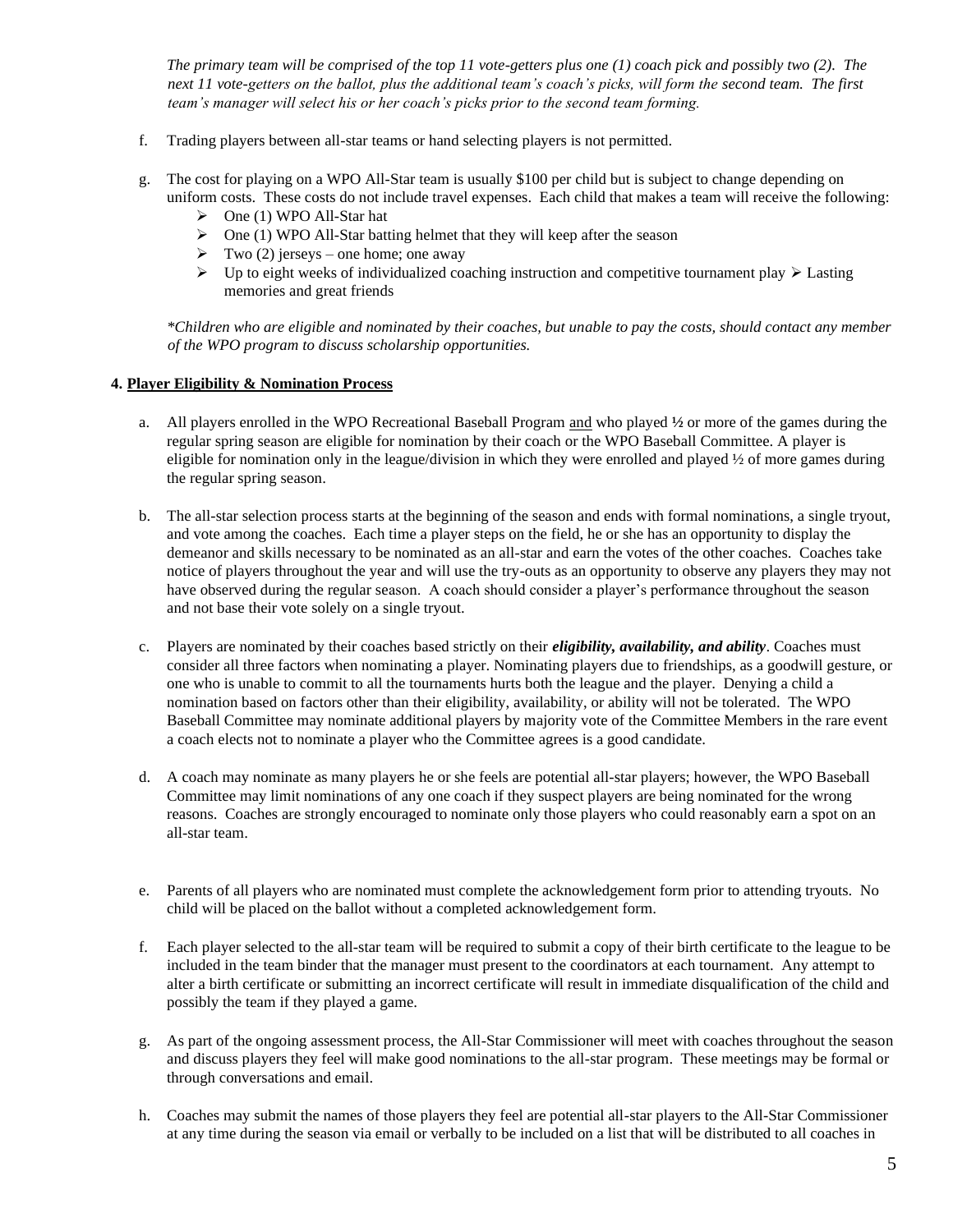the division at various times throughout the season. The All-Star Commissioner will maintain the list of names as a "living document" providing updates to coaches as necessary. Coaches will provide the All-Star Commissioner the **names, jersey numbers, age as of May 1, and team name** of each prospect. This process will increase awareness of potential all-star players and place less weight on a single try-out.

- i. The list of nominees will become final at the **half way** point of the season (i.e. once a team plays half of their scheduled games). Additions to the list after the halfway point must be approved by the All-Star Commissioner.
- j. A player, regardless of skill level, must first meet all eligibility requirements to be nominated to the all-star program.
- k. All eligible players who are nominated by their regular season coach or the WPO Baseball Committee, and who have completed an acknowledgement form, will be placed on the ballot.

#### **5. Manager & Assistant Coach Eligibility and Selection Process**

- a. Coaches from within a division, who are also members of the Optimist Club of Winter Park, are eligible for selection as an all-star manager within their respective divisions. Non-members may apply to the All-Star Commissioner but will be considered only if there are no club members available for the manager positions and only after approval of the WPO Baseball Committee.
- b. Managers, once elected, may select non-members as their assistant coaches, but membership to the Optimist Club of Winter Park is encouraged.

*If a coach is interested in managing an all-star team or serving as an assistant coach, they are strongly encouraged to join the WPO no later than the start of the season to avoid delays or potential issues. The All-Star Commissioner will review membership status prior to placing a coach's name on the ballot.* 

- c. Regular season coaches who desire to manage an all-star team must submit their name, and the age group they desire to manage, to the All-Star Commissioner by the deadline established by the league for the nomination of players. This will be done via the same mechanism used to submit player nominations (in person or via email).
- d. All regular season coaches who desire to manage an all-star team will be reviewed by the WPO Baseball Committee using the criteria discussed below for approval prior to their names being placed on the all-star ballot.
- e. To be eligible for nomination as an all-star manager, a person must have coached a team during the current regular spring season in the division they wish to manage an all-star team. This rule may be waived by the WPO Board of Directors or Baseball Committee in the event there are no volunteers from within a division or those who do volunteer do not meet the general criteria of an all-star manager below. The decision to decline an application of an otherwise eligible coach must be based on a majority vote of the WPO Baseball Committee or Board of Directors. The general requirements of an all-star manager include (in no specific order of importance):
	- $\triangleright$  Must have coached in the division
	- ➢ Coaching experience
	- ➢ Understanding of the rules of the game
	- ➢ Commitment to practices and tournaments
	- ➢ Sportsmanship and behavior demonstrated throughout the season
	- ➢ Ability to communicate with parents, officials, and others
- f. All-Star Managers and their assistant coaches must complete the training requirements of the sanctioning league at their own expense. This normally involves a brief online course.
- g. All-Star managers must be 21 years of age or older; Assistant Coaches must be 18 and older.
- h. All-Star Manager voting will take place at the same time player voting occurs.
- i. Each regular season coach will cast one vote for an eligible manager who appears on the ballot within their division as the all-star manager. A coach may not vote for himself, nor are they permitted to write-in a vote.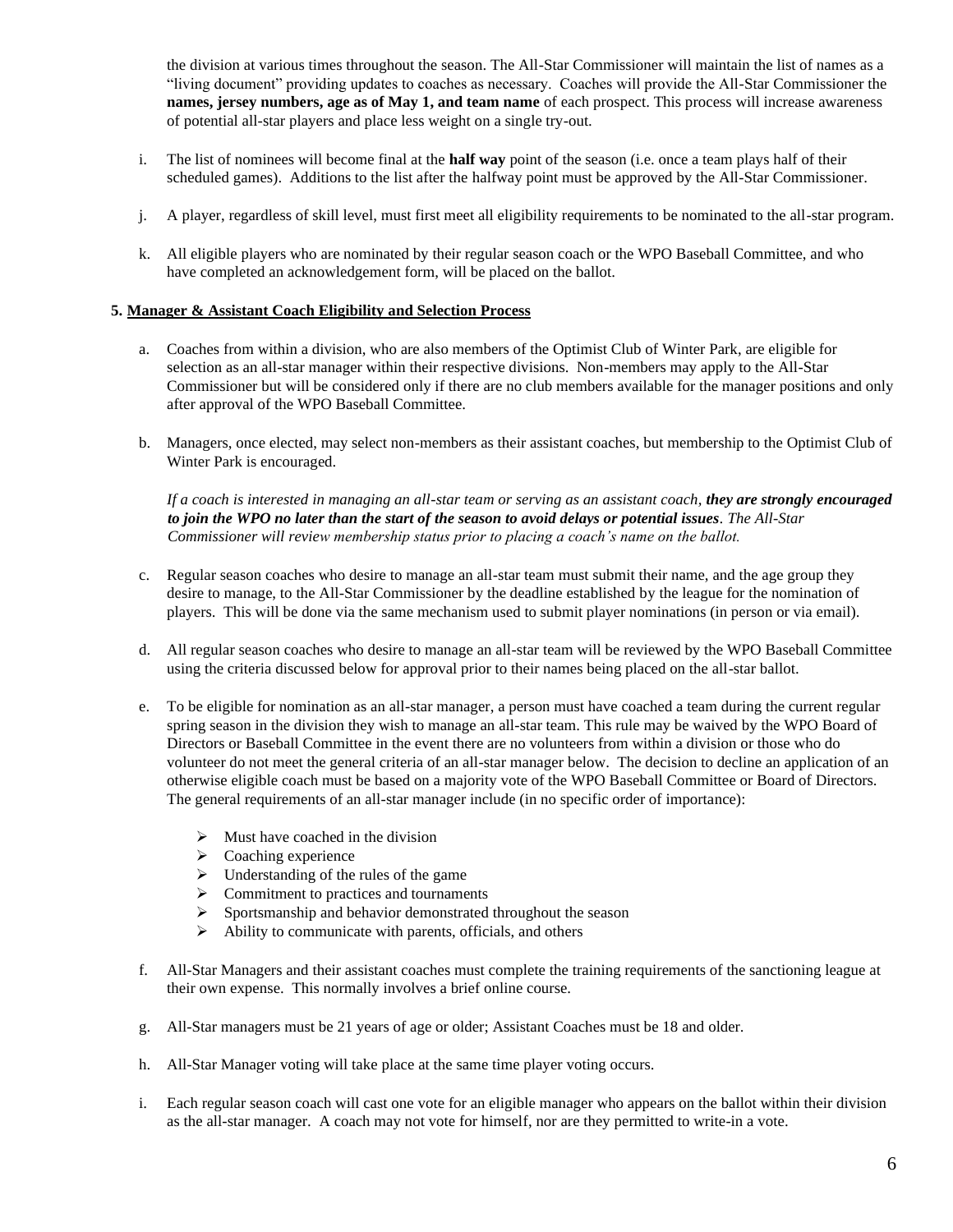j. The votes will be tabulated in the same manner as outlined in the player selection process. The regular season coach receiving the most votes will be offered the all-star manager position. In the event of a tie, there will be a re-vote between only those coaches who tied. If the result is another tie, the WPO Baseball Committee will cast the deciding vote.

*The first priority is to form teams that consist of the top 11 players as determined by the vote. Delays in selecting a manager will be settled promptly but may require additional discussion and a vote by the WPO Baseball Committee and may require additional time beyond the tryout day. This process will not delay the formation of teams or notification of the players.* 

k. Once elected, the All-Star Manager may select up to two (2) assistant coaches of their choosing. Assistant coaches must be approved by the WPO Baseball Committee by majority vote.

*Assistant Coaches traditionally come from within the same division. A Manager should consider selecting the other coaches from his or her division who appeared on the ballot before those from outside the league.*

- l. In the event there are no coaches from within the division who express interest in managing an all-star team, the All-Star Commissioner may find coaches from outside of the division, and possibly non-members, for approval of the WPO Baseball Committee. In this case, there will not be a vote by the regular season coaches. If a suitable coach is not found, the WPO Baseball Committee may elect not to field a team for that division.
- m. If only one coach expresses interest in managing an all-star team, they will, by default, become the manager if approved by the WPO Baseball Committee.

#### **6. Tryouts & Player Voting**

- a. WPO may hold tryouts for the coach pitch and minor league divisions near the end of the season to allow all the coaches who are entitled to cast a vote to see the players perform basic baseball drills such as hitting, fielding, throwing, and running. The specific format of the tryout may very (1-on-1 skills assessment or scrimmage format) but will be consistent within each division.
- b. WPO will announce the all-star tryout date a minimum of **3 weeks** in advance. Coaches will notify the parents of the children they intend to nominate from their teams in advance of the tryout to ensure their nominees are eligible and available.
- c. A player who receives a nomination but is unable to attend tryouts *is* eligible for selection to the all-star team if he or she receives enough votes from the coaches *and* with approval of the All-Star Commissioner. Tryouts are one element of an ongoing selection process and are not mandatory if a child cannot attend for a legitimate reason as determined by the All-Star Commissioner. The league strongly recommends that all nominees attend tryouts as they provide an additional opportunity to make a positive impression on a coach who may not have had the opportunity to watch a child play during the regular season.

*Legitimate reasons to miss a tryout include injuries, illness, family emergencies, etc. Choosing not to attend tryouts due to a soccer game, birthday party, other sporting event, etc. may be an indicator to some of the voting coaches that a parent or child is unable to commit to the all-star program.* 

- d. There are no tryouts for the major league divisions. The major leagues will follow all other procedures for nominating and voting on players and coaches. Voting will take place at the same time as the other divisions.
- e. Following the tryout, each coach will receive two ballots: one ballot will contain all nominated players including those nominated by that coach; the second ballot will not contain the players he or she nominated.
- f. If a head coach is unable to attend the tryout or voting, he or she may send one assistant coach to represent their team and cast their votes with prior approval of the All-Star Commissioner.
- g. Each regular season head coach, or their assistant, must cast all 11 of their votes on *each* of their two ballots (a total of 22 votes on two ballots). Each ballot MUST contain exactly 11 votes with only one vote per name per ballot.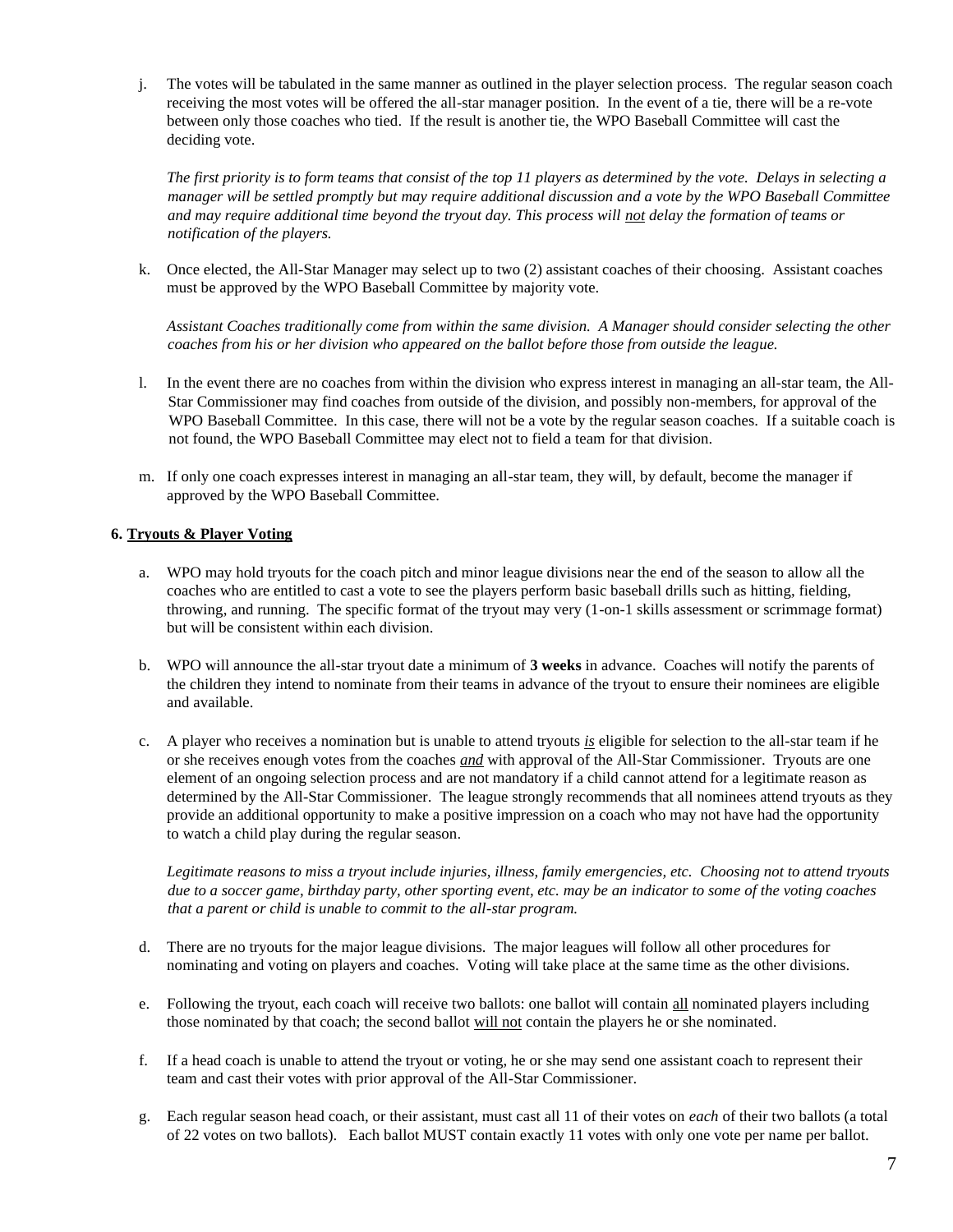Ballots turned in with more or less than 11 votes each, or more than one vote per player on the same ballot, will not be accepted. If a coach submitting a ballot containing an error does not provide immediate correction, that ballot will be removed from the voting process by the All-Star Commissioner.

*This rule will ensure there are an adequate number of players to fill a roster. To clarify, if a coach wants to vote for "John Smith," and he did not coach him in the regular season, he can vote for him once on each of his ballots for a total of two votes for John, but he may not vote for him twice on one ballot.* 

- h. Votes will be tabulated by the All-Star Commissioner in the presence of all league commissioners and coaches who elect to stay after voting on the same day that the tryout and vote are held. Only one coach per team may be present. No parents are permitted in the clubhouse during voting.
- i. Ballots will be destroyed immediately after they have been tabulated and approved by the All-Star Commissioner and voting coaches. Any attempt to copy, record, photograph or otherwise publicize the ballots will result in removal from the all-star program. **There is no benefit for anyone to know any detail of the voting beyond what 11 kids received the most votes and that the results were accepted by the coaches and commissioners.**

*The regular season coaches may only approve or disapprove of the method of counting the votes and not who received or did not receive votes.* 

j. The 11 players receiving the most votes are automatically named to the all-star team. If one or more of the top 11 vote-getters declines to play, alternates will be selected based on the next highest vote-getters even if a second team is formed.

*The priority is to form the first team of the highest vote-getters only.*

- k. If players 11 & 12 tie for votes, both players are placed on the roster and the manager forfeits his "coach pick." If more than two players tie, there will be a re-vote consisting of only those players who tie to determine the 12<sup>th</sup> spot. The players not voted into the  $12<sup>th</sup>$  spot after the revote are placed on the top of the list as alternates or for the second team if one is formed.
- l. All-star teams will consist of the 11 top vote-getters from each division. If there are no ties, the manager **must** select one additional "coach pick" and **may** select an additional player of his or her choice from the list of nominated players for a roster of 13 or elect to take only the top 11 plus one (1) coach pick or a roster of 12. Additional players selected by the manager as coach picks must have placed in the top **20** of all nominees on the ballot.
- n. The regular season coaches must notify the parents of their nominees of the outcome of the voting **by the end of the tryout weekend**. Notifications can be made immediately after the votes become final by the WPO Baseball Committee to allow all-star teams to begin to form and practice.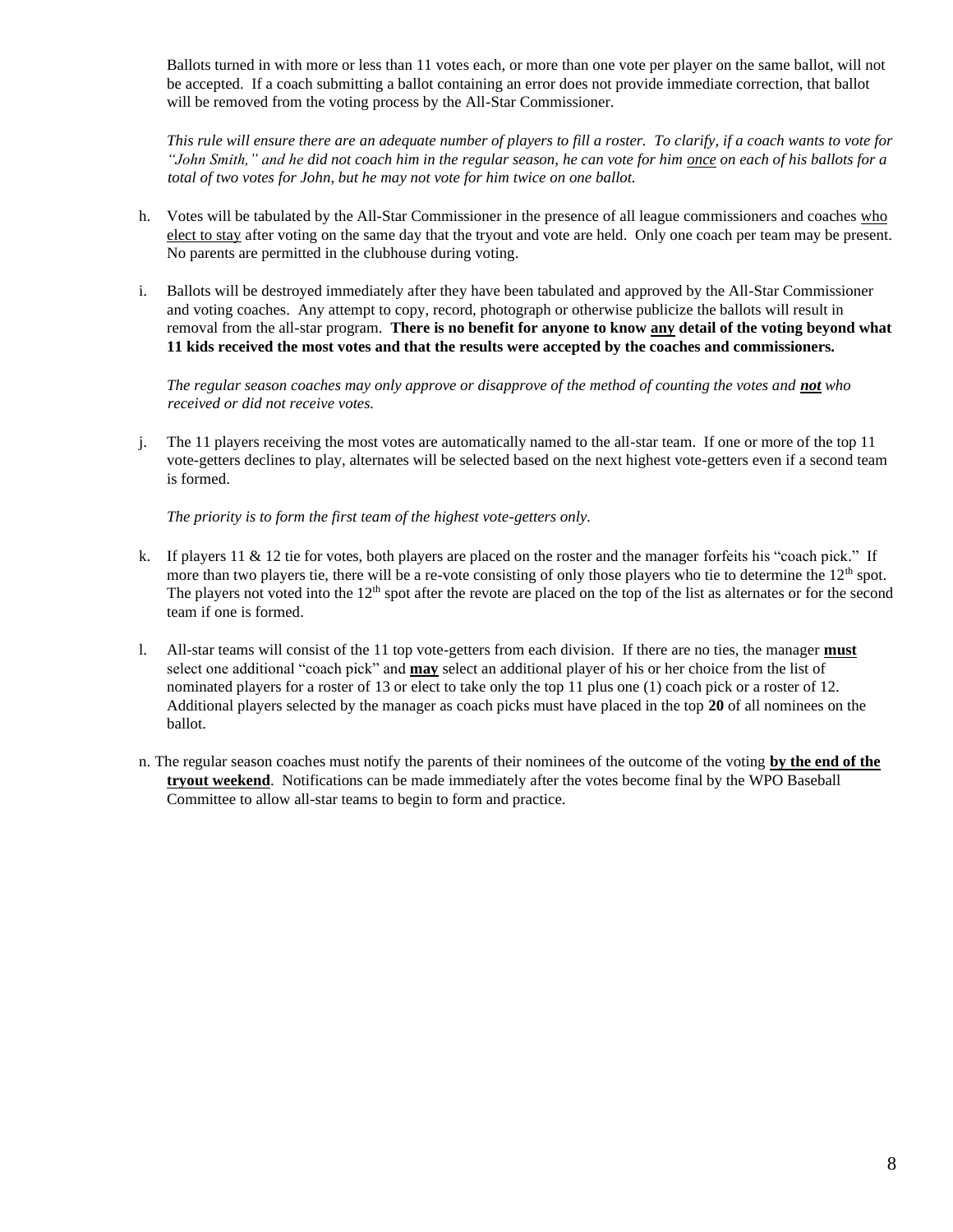## **7. Practices**

a. Each division's all-star team will be allowed to start practicing immediately after notifying the players of their selection.

*Managers must express to their players and families the importance of not bragging about making the all-star team and remaining loyal and humble teammates to their regular season teams.* 

- b. The All-Star Commissioner will post a practice schedule for the all-star teams immediately following tryouts.
- c. Regular season recreational teams have priority of practice times until the regular season tournament starts.
- d. All-star teams have priority over the fields once the regular season tournament ends.
- e. There are no limits to frequency of practices for all-star teams as long as a field is available.
- f. Lights will remain on until 10PM nightly at the fields for all-star practices.
- g. Practice slots may be impacted if Winter Park is selected to host an all-star tournament. If this occurs, each all-star manager is responsible for finding alternate fields for their practices.

#### **8. Tournament Play**

- a. WPO All-Star Managers and their assistant coaches represent the Optimist Club of Winter Park and are expected and **required** to adhere to the highest standards of sportsmanship and require the same of their players and parents.
- b. Once the vote is final and the roster is set, a coach is not authorized to change his or her roster without approval of the All-Star Commissioner.
- c. While WPO controls the nomination and selection process of all-star managers, assistant coaches and players, it does not govern tournament play. Each tournament is played according to the rules of our sanction and the local rules of the host field. It is the sole responsibility of the **all-star manager** to be aware of, and comply with, the rules governing their tournaments.
- d. All-star managers must attend pre-tournament meetings required by the sanction or host site or make acceptable arrangements with the tournament coordinators if they are unable to attend.
- e. The minimum play and batting rules of WPO during the regular season **do not** apply to tournament play. WPO allstar managers must adhere to rules of the sanction during all-star play.
- f. WPO all-star teams may elect to play in independent tournaments outside of the sanctions tournaments at their own expense. This allows all-star teams to practice before playing in sanctioned tournaments.

#### **9. Frequently Asked Questions**

- Q. What is the purpose of the WPO All-Star Program?
- A. The WPO All-Star Program provides opportunities, beyond the regular recreational baseball season, for a limited number of kids who participated in the WPO league, and were nominated by their coaches, to represent WPO at competitive tournaments throughout North Carolina and the Southeast U.S.
- Q. How many all-star teams are there at WPO?
- A. WPO's goal is to form at least one all-star team per age division. However, there is no requirement that every division is represented. The availability of coaches, players and funding will ultimately determine the number of teams. WPO may add additional teams in a division if necessary and able.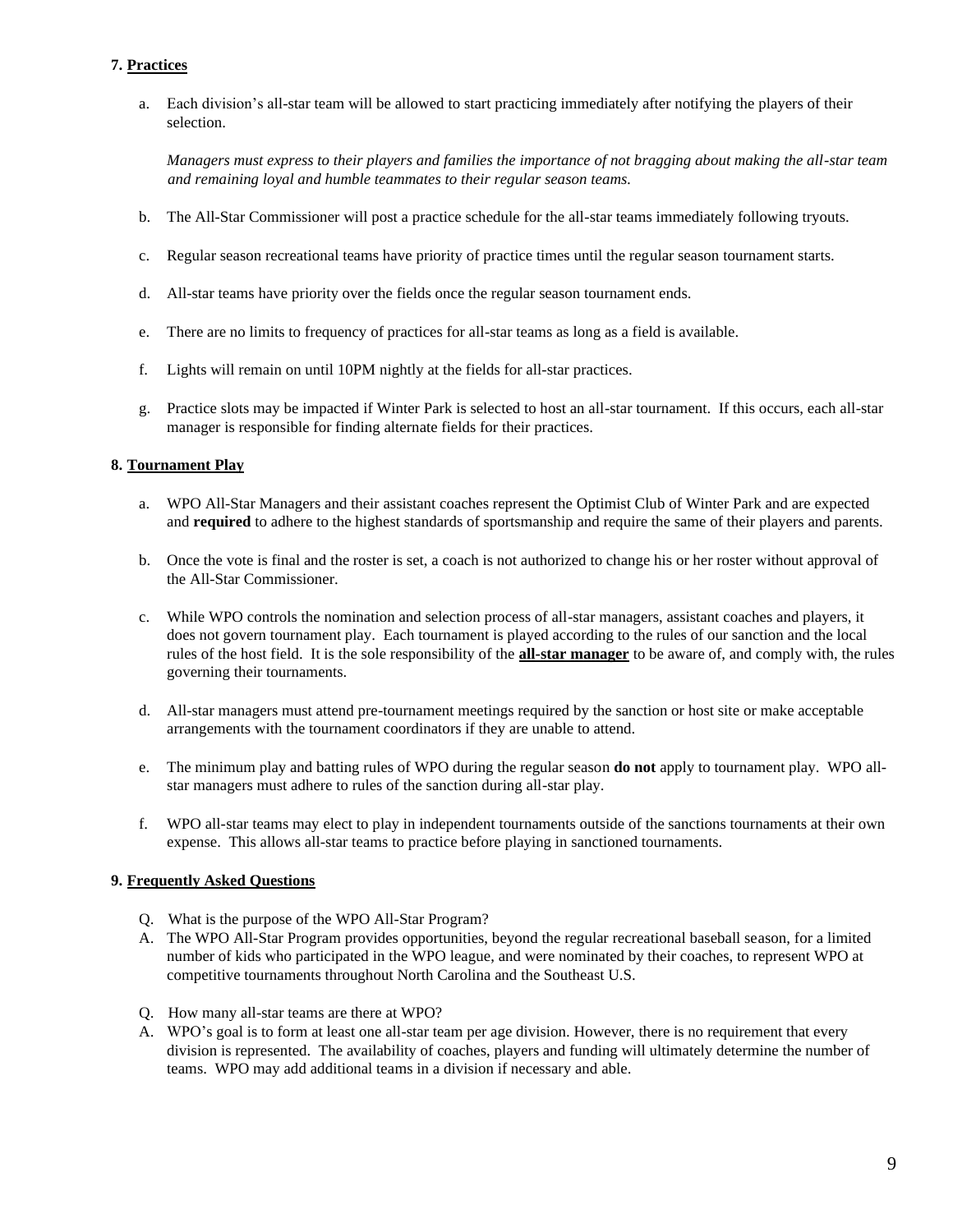- Q. How many kids play on each team?
- A. Each team will consist of at least 12 players; the 11 players who receive the highest votes plus one (1) additional "coach pick" for a minimum roster of 12. The manager may select an additional coach pick or elect to take only the minimum required 12 person roster. All players selected as coach's picks must have been nominated by their coach and finished in the top 20 after the vote.
- Q. How does my child get to play on a WPO all-star team?
- A. Your child must play in over 1/2 of the regular spring season recreational baseball games at Winter Park **and** be nominated to tryout by his or her coach. If your child receives enough votes, they will automatically be placed on their division's all-star team.
- Q. Who coaches the all-star teams?
- A. Coaches (i.e. managers) are voted on by their fellow coaches within each division. The manager selects his or her own assistant coaches that are reviewed and approved by the WPO Baseball Committee. If your child is selected to play on an all-star team, they will likely play for one of the coaches from within their division. There is however, a remote chance they will play for a manager from outside the league if necessary.
- Q. If my child is nominated by his or her coach, do they automatically make the all-star team?
- A. No. They must also receive enough votes to be in the top 11 children in their division or finish in the top 20 and be selected by the all-star manager as a "coach pick." A nomination simply allows them to attend tryouts or have their name listed on the ballot.
- Q. What kind of time commitment is all-star tournament play?
- A. By accepting a nomination to try out for an all-star team you are committing to what could be a summer full of baseball at various locations within NC and possibly the Southeast U.S. All-star tournaments start in mid-June and could go into mid-August depending on how well a team competes. Most teams wrap up by mid-July but occasionally play in tournaments as far as Florida and Alabama that could carry into August. Most coaches practice every day leading up to the tournaments and most days in between. While this is a great experience for your child, it is a significant time commitment.
- Q. What are the costs for all-star tournament play?
- A. WPO traditionally pays the tournament registration fees if funds are available (\$200-\$400 per tournament, per team). Parents must pay a registration cost (~\$100) to cover uniforms and are responsible for all other related costs including travel, hotels, food, and gate entrance fees. Total costs vary depending on how far a team advances and the exact location of the tournaments.
- Q. What does my child get for the registration fee?
- A. In addition to a great experience, your child will receive:
	- $\triangleright$  One (1) WPO All-Star hat
	- $\triangleright$  Two (2) jerseys one home; one away
	- $\triangleright$  Up to eight weeks of individualized coaching instruction and competitive tournament play
- Q. Where are the tournaments located?
- A. Tournament locations are selected by the sanction (Pony, Babe Ruth, Cal Ripken, Little League, etc.). District tournaments are normally close to Wilmington; State tournaments are usually a little farther, regionals even farther and likely out-of-state, and the World Series could be anywhere in the U.S.
- Q. Is the WPO All-Star Program connected to private travel ball clubs?
- A. No. The WPO All-Star Program is an extension of the Spring WPO Recreational Baseball League. It is in no way connected with any private travel baseball club.
- Q. Why do so many kids who play travel ball also make the all-star teams?
- A. Selecting kids to play on a WPO All-Star team is based on *eligibility, availability, and ability*. The fact that a child plays on a travel baseball team is not considered in the all-star selection process; however, the additional exposure to baseball they receive may have a positive impact on their baseball ability.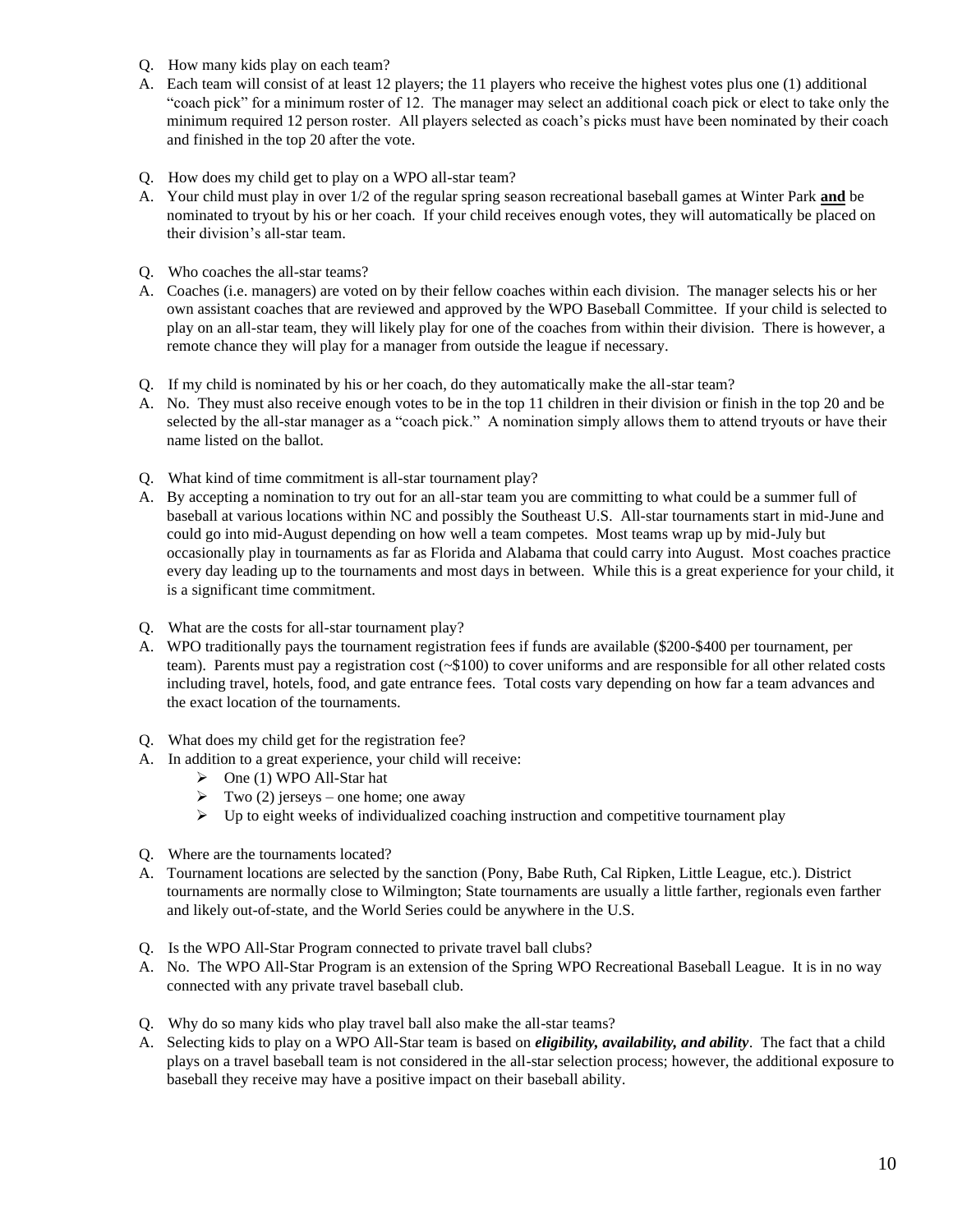- Q. My child was nominated for all-stars but is unable to make the tryout. Can he still be placed on the ballot?
- A. Yes, with approval of the All-Star Commissioner. If your child is injured, sick, or unable to make the tryout due to a legitimate reason, the All-Star Commissioner may excuse them and still place their name on the ballot. However, it is highly recommended that you make every effort to get your child to tryouts. Tryouts allow all the coaches who have a vote to see the nominees in one setting as they work through very basic baseball drills. Many of the coaches already know the players and their abilities; however, your child will have an opportunity to leave a positive impression on a coach who may not know them well and otherwise would not vote for them.
- Q. If the league allows my child to "play up" to the next age group during the regular season, does he or she have to compete for all-stars in the league they played or can they return to the age-appropriate division (i.e. go back down for all-stars)?
- A. WPO does **not** currently allow kids to "play up" in any of the divisions. Kids must play in the division that is appropriate for their age on *1 May* or whatever the sanction's age chart indicates if it changes.
- Q. What do tryouts consist of?
- A. If nominated, your child will attend tryouts (if held) and have an opportunity to hit, throw, catch and run bases in the presence of all the coaches. We know that any tryout or assessment is stressful for some parents and children. The league will make every attempt to keep tryouts fun, and we hope you will as well. A child is encouraged to simply do their best and consider being nominated an honor that not all kids receive.
- Q. Can I talk to the coaches before all-star tryouts regarding my child or my favorite coach being nominated and or selected to the WPO all-star teams?
- A. Please feel free to discuss this program with any coach or the All-Star Commissioner throughout the season if you have questions or want to know more about the program. You should avoid any attempts to persuade a coach to nominate or vote for a particular child or fellow coach. Doing so may result in the disqualification of the coach, child, or both.
- Q. Is my child guaranteed to play if he or she is on an all-star team? Can he play his favorite position?
- A. Playing time and positions are ultimately up to the manager. The WPO minimum play rules do not apply to all-star tournament play. The all-star manager must meet the minimum play rules of the sanction (Pony, Cal Ripken, Babe Ruth, Little League, etc.) while playing in tournament games. The all-star manager is permitted to play those children in positions he or she feels will make the team most competitive as long as they meet the minimum play rules of the sanction.
- Q. My child was nominated for all-stars but not selected. Who can I talk to if I have questions?
- A. The All-Star Commissioner is available to answer questions; however, all coaches follow the WPO All-Star Program rules for selecting all-stars and can discuss the program. There is no perfect selection process, and we are not able to control the votes of a particular coach. The All-Star Commissioner will do his best to answer your questions or provide clarification.
- Q. My child was not nominated by his or her coach but I feel they should be on the ballot. Who can I talk to about this issue?
- A. The All-Star Commissioner is available to answer questions; however, all coaches follow the WPO All-Star Program rules for selecting all-stars and are able to discuss the program. If your child was not nominated to attend tryouts and you feel it was due to factors other than their *eligibility, availability or ability*, please contact the All-Star Commissioner prior to all-star tryouts.
- Q. My child was nominated for all-stars but not selected for a team. What can I do to help him or her better compete next year?
- A. We recommend that you first talk to your child's regular season coach since they were likely at the all-star tryout and can offer feedback. Your child's regular season coach knows your child's abilities better than most other coaches and should be able to offer ways to improve for next year.
- Q. How do I know when tryouts will be held?
- A. The league will announce the tryout date at least 3 weeks in advance. Your coach will notify those families on his or her team who he intends to nominate to confirm their interest and availability.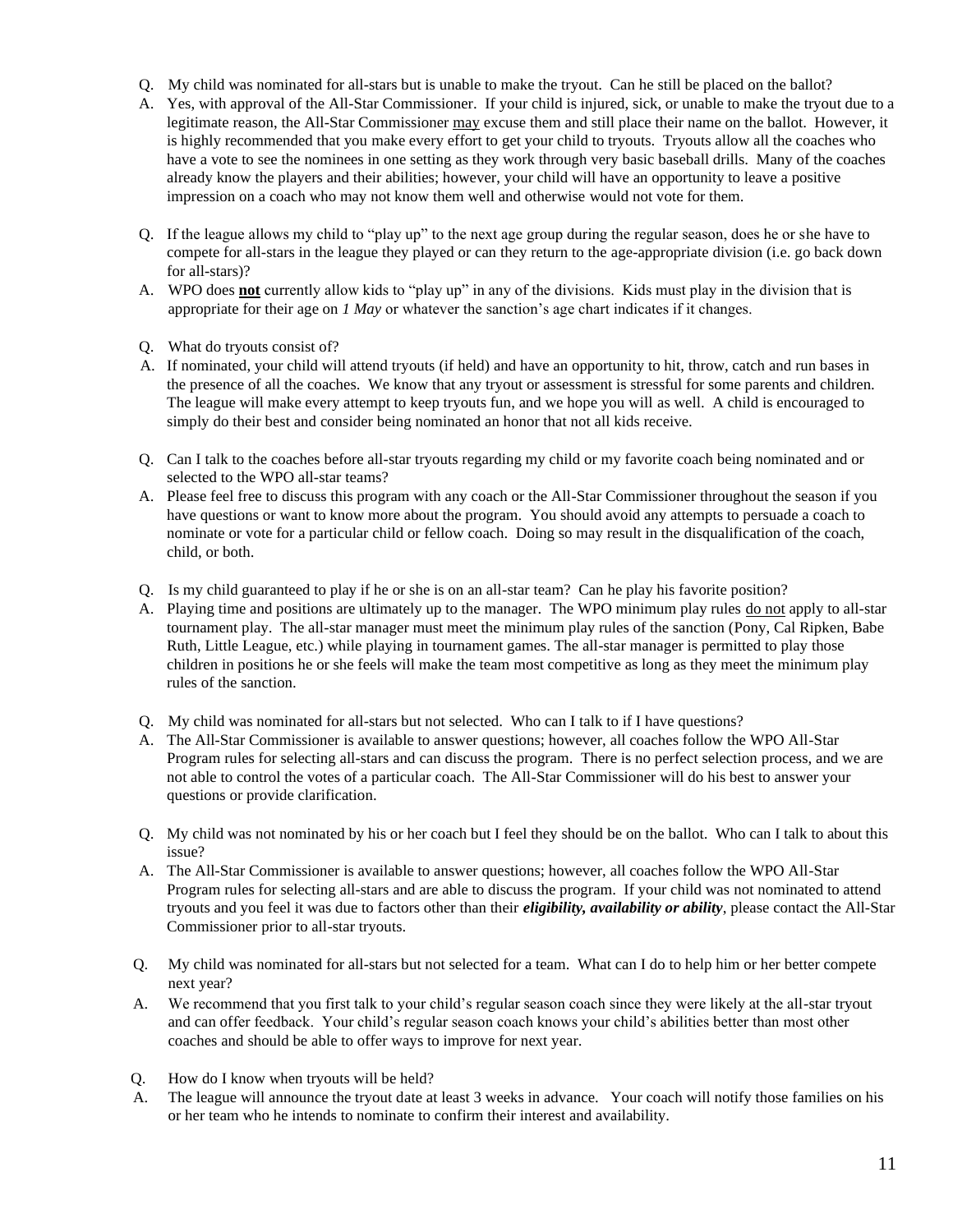- Q. How will I be informed if my child makes a team?
- A. Your child's regular season coach will inform you of the results of the voting by the end of the all-star tryout weekend.

#### **11. WPO All-Star Program Timeline (Subject to change)**

| February: | All-Star Commissioner meets with coaches to discuss the season and the all-star process                                                                                                                                                                                  |
|-----------|--------------------------------------------------------------------------------------------------------------------------------------------------------------------------------------------------------------------------------------------------------------------------|
| March:    | Regular season coaches begin their evaluation of players. Coaches can submit names of kids who display<br>the skills and attitude that may earn them a nomination later in the season.                                                                                   |
|           | Coaches have a preliminary conversation with their parents to ensure they understand the WPO All-Star<br>Program.                                                                                                                                                        |
| April:    | The WPO regular season begins. Regular season coaches observe players through normal course of play<br>and begin to form their list of nominees.                                                                                                                         |
| May:      | (Mid-to-Late May) Nominations are finalized and submitted to the All-Star Commissioner by the specific<br>date advertised.                                                                                                                                               |
|           | (Late-May) Tryouts are held and voting occurs the same day. All nominees are notified by the end<br>of the all-star tryout weekend. WPO may forego any or all tryouts.                                                                                                   |
| June:     | All-Star tournament play begins and lasts as long as teams successfully compete at the tournament play.                                                                                                                                                                  |
| July:     | Tournament play continues.                                                                                                                                                                                                                                               |
| Aug:      | End of the all-star season for those teams who advanced in tournament play.                                                                                                                                                                                              |
| Sep:      | The All-Star Commissioner meets with all managers to discuss lessons learned and required<br>improvements to the program. Revisions to the program will be reviewed and approved by the WPO<br>Baseball Committee.                                                       |
| Oct-Jan:  | Nominations accepted by the WPO Board of Director from those who desire to serve as the All-Star<br>Commissioner for the following year. The Board will review the names and make the decision to continue<br>with the current All-Star Commissioner or elect a new one. |

## **12. Schedule of Events for the All-Star Tryout Weekend**

\*\* Exact dates to be announced 3 weeks prior to tryouts

\*\* Times may be adjusted depending on the number of nominees

Saturday:

| $8:00 - 9:00$  | Regular Season Coach's Meeting in the WPO Clubhouse                                     |
|----------------|-----------------------------------------------------------------------------------------|
| $9:00 - 11:00$ | Coach Pitch Tryouts (7 & 8 YOs)                                                         |
| 11:00-12:00    | Coach Pitch Voting and Tabulations in Clubhouse (CP Coaches and Commissioner Only)      |
| $12:00-12:30$  | Break/Prep time for coaches                                                             |
| $12:30 - 2:30$ | Minor League Tryouts $(9 \& 10 \text{ YOs})$                                            |
| $2:30 - 3:30$  | Minor League Voting and Tabulations in Clubhouse (Minors Coaches and Commissioner Only) |
| $3:30 - 4:30$  | Major League Voting and Tabulations in Clubhouse (Majors Coaches and Commissioner Only) |

Sunday: Make-up date if Saturday tryouts are cancelled. Follow same schedule.

\*\* Managers for all divisions are selected first, followed by player selections and coach's picks for all divisions – Coach Pitch, Minors and Majors. Manager selections may be deferred if there are no clear winners of the vote or if the WPO Baseball Committee needs time to discuss the selection process.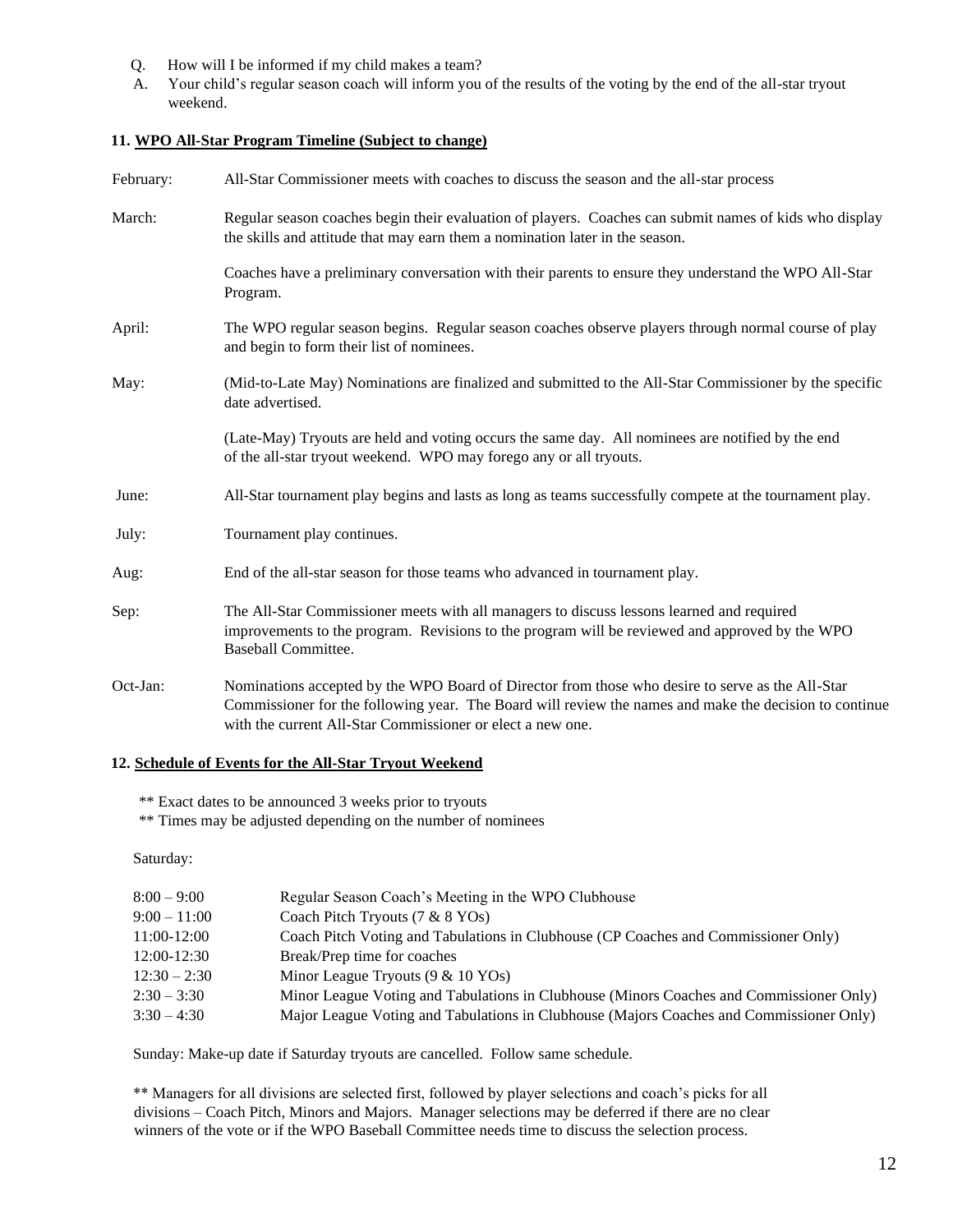

#### Optimist Club of Winter Park - All-Star Program

#### Parent Acknowledgement Form

Congratulations on your child's nomination to take part in the Winter Park Baseball All-Star Program! Please read and sign this acknowledgement form prior to all-star tryouts.

By signing this form, I acknowledge the following:

- $\triangleright$  My child's regular season coach explained the Winter Park All-Star Program, tryout, and selection process to me.
- $\triangleright$  I understand that all costs associated with playing on an all-star team are my responsibility.
- $\triangleright$  I understand the time commitment required to play on an all-star team and acknowledge that my child is able to commit to all-star tournaments that could extend into August and could require travel to other states.
- ➢ I understand that my child was nominated to attend tryouts but is not guaranteed to make an all-star team.
- $\triangleright$  I understand that if my child makes the team, the positions he or she plays and the amount of play time is up to the manager and the regular season WPO rules do not apply to tournament play.
- ➢ I acknowledge that I may have to serve in some capacity as a team parent, scorekeeper, hotel coordinator, etc. in order to help the team and make my child's experience successful.
- $\triangleright$  I understand that managers and coaches are volunteers who devote a lot of their time and money to leading an allstar team.
- $\triangleright$  I agree to support the team manager and assistant coaches and to respect their decisions regarding playing time, positions, and strategy.
- ➢ If I have a problem with a manager, coach, or their decisions, I agree to approach them in private, after the game, to discuss the issue.
- $\triangleright$  I agree to assist the manager and assistant coaches in maintaining a high standard of behavior and sportsmanship and to ensure our children do the same as they represent Winter park Optimist.

Parent Signature Date

Enclosure (1) to the WPO All-Star Program

\_\_\_\_\_\_\_\_\_\_\_\_\_\_\_\_\_\_\_\_\_\_\_\_\_\_\_\_\_\_\_\_\_\_\_\_\_\_\_\_\_\_ \_\_\_\_\_\_\_\_\_\_\_\_\_\_\_\_\_